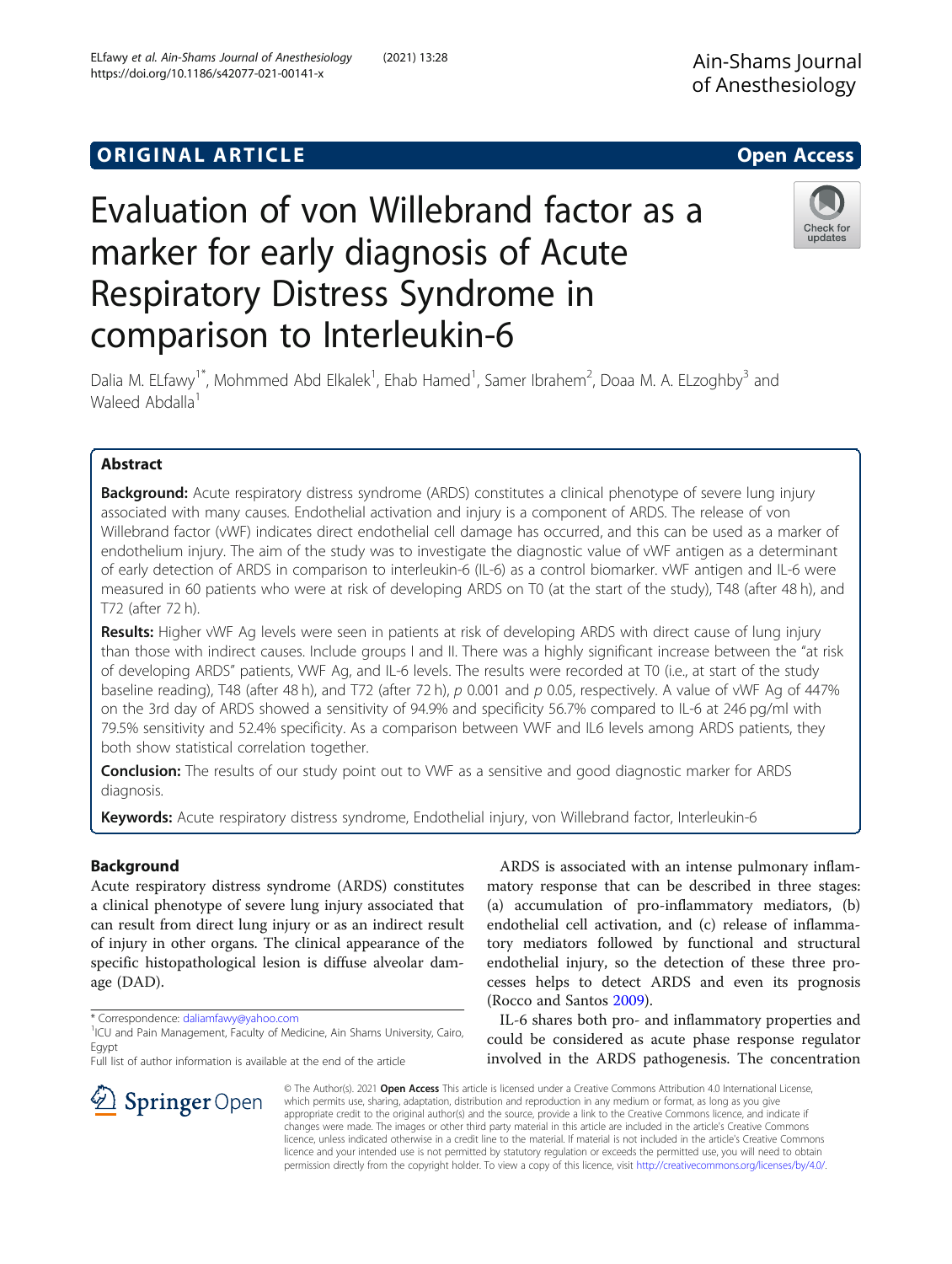of IL-6 among other ARDS biomarkers is shown to have a significant impact in relation to the course of ARDS (Peter et al. [2003](#page-6-0)). Endothelial activation and injury is an essential ARDS mechanism. Biomarkers that reflect this process are promising in identifying the "at risk" patients for ARDS development. The injured endothelium releases proteins such as von Willebrand factor (VWF) (Ley et al. [2007](#page-6-0)). VWF release is reasonable to assume that direct endothelial cell damage has occurred. This has facilitated its possible use as a marker of endothelial injury (Franchini and Lippi [2006](#page-5-0)). VWF is also known to be an acute phase reactant affected by inflammatory cytokines and may be elevated even in the absence of endothelial damage (Horvath et al. [2004\)](#page-6-0). These facts were studied by many authors, and they all approved that VWF has potential significance in predicting ARDS development and even they found a significant correlation of elevated VWF plasma levels with adverse ARDS outcomes, including mortality, duration of mechanical ventilation, and organ failure (Agrawal et al. [2012\)](#page-5-0).

The primary objective of this study is to test the hypothesis that von Willebrand factor is more specific and sensitive as a determinant of acute respiratory distress syndrome in comparison to interleukin-6.

#### Methods

This observational study was conducted on sixty (60) patients, admitted to a University hospital's intensive care units (ICUs) for more than 24 h, from September 2015 to December 2017. Approval of research ethical committee of Faculty of Medicine, Ain-Shams University was obtained (code number: FMASU 806/2010) and written informed consent was obtained from patients' legal guardian(s) after a description of the procedure and its potential complications. Patients between 18 and 80 years old of both sexes who were admitted to the ICUs were included in this study and were diagnosed according to the criteria of Berlin definition of ARDS (Ferguson et al. 2012) and Murray score of acute lung injury.

These patients included were at risk of developing ARDS either by direct lung injury including severe pneumonia (infection), aspiration of stomach contents, breathing harmful fumes or smoke, severe trauma to the chest, or other direct causes of mechanical lung injury. Causes of indirect lung injury included sepsis, severe injury or trauma with shock, blood transfusions, drug overdose, acute pancreatitis, fracture of the long bones, near drowning, anaphylaxis, uremia, fat embolus, and intracranial insult.

Patients were excluded if they had a preexisting medical condition with a life expectancy less than 3 months, evidence of cardiogenic pulmonary edema, age under 18 years old or above 80 years old, late stages of liver cell failure, renal failure, severe myocardial infarction, deep coma, and pregnant females.

Written informed consents were taken and validated by the patients or their relatives in charge before history taking, physical examination, and blood sample withdrawal. The procedures applied in this study were approved by The Ethical Committee of Human Experimentation of the University, number FMASU 806/2010, and are in accordance with the Helsinki Declaration. The consent included the aim of the sampling method and number of samples withdrawn and the amount of blood which was withdrawn.

On admission, the demographic data was recorded, full medical history was taken to select patients included in the study, and patients were monitored.

Plasma levels of both VWF and IL-6 were measured at T0 (i.e., at the start of the study once the patient considered to be at risk of developing ARDS to obtain their baseline levels), T48 (after 48 h), and T72 (after 72 h). Sixty (60) patients who were at risk of developing ARDS were included in this study, progressed into ARDS (group I) and not progressed into ARDS (group II)

All study patients were subjected to daily routine ICU assessments including scoring systems, clinical parameter, laboratory parameters, chest X-ray with calculation of lung injury score, ECG, and echocardiography for some patients according to the clinical condition. Also, measurements of the respiratory parameter (respiratory rate, arterial blood gas analysis ABG,  $FIO<sub>2</sub>$ ), the need for mechanical ventilation, ventilatory parameters, lung injury score, duration of mechanical ventilation, length of ICU stay, and outcomes were also assessed.

Under complete aseptic conditions, arterial blood sample was withdrawn on heparin and immediately assayed for ABG. Then 10 mL of venous blood were obtained by a clean from central line, 2 ml were placed in EDTA tube and properly mixed for immediate assay of CBC. Two milliliters placed on citrate tube and mixed following which plasma was collected in two aliquots by centrifugation (1500×g for 15 min) at room temperature. One aliquot was assayed immediately for partial thromboplastin time (PTT), prothrombin time (PT), and INR. The second aliquot was assayed for VWF Ag levels in plasma by immunoturbidimetry. At the same time, the remaining whole blood was evacuated in two plain test tubes. The serum of both tubes was separated by centrifugation (1000×g for 15 min). Serum of one tube was immediately assayed for serum creatinine, blood urea nitrogen (BUN), AST, and ALT, while the serum collected in the other tube was stored in pyrogen/endotoxin-free tubes at − 20 °C for subsequent assay of serum IL-6 by ELISA. Hemolyzed samples were discarded.

VWF Ag is measured in plasma using Sysmex CA-5100 autoanalyzer (Siemens, Erlangen, Germany) for the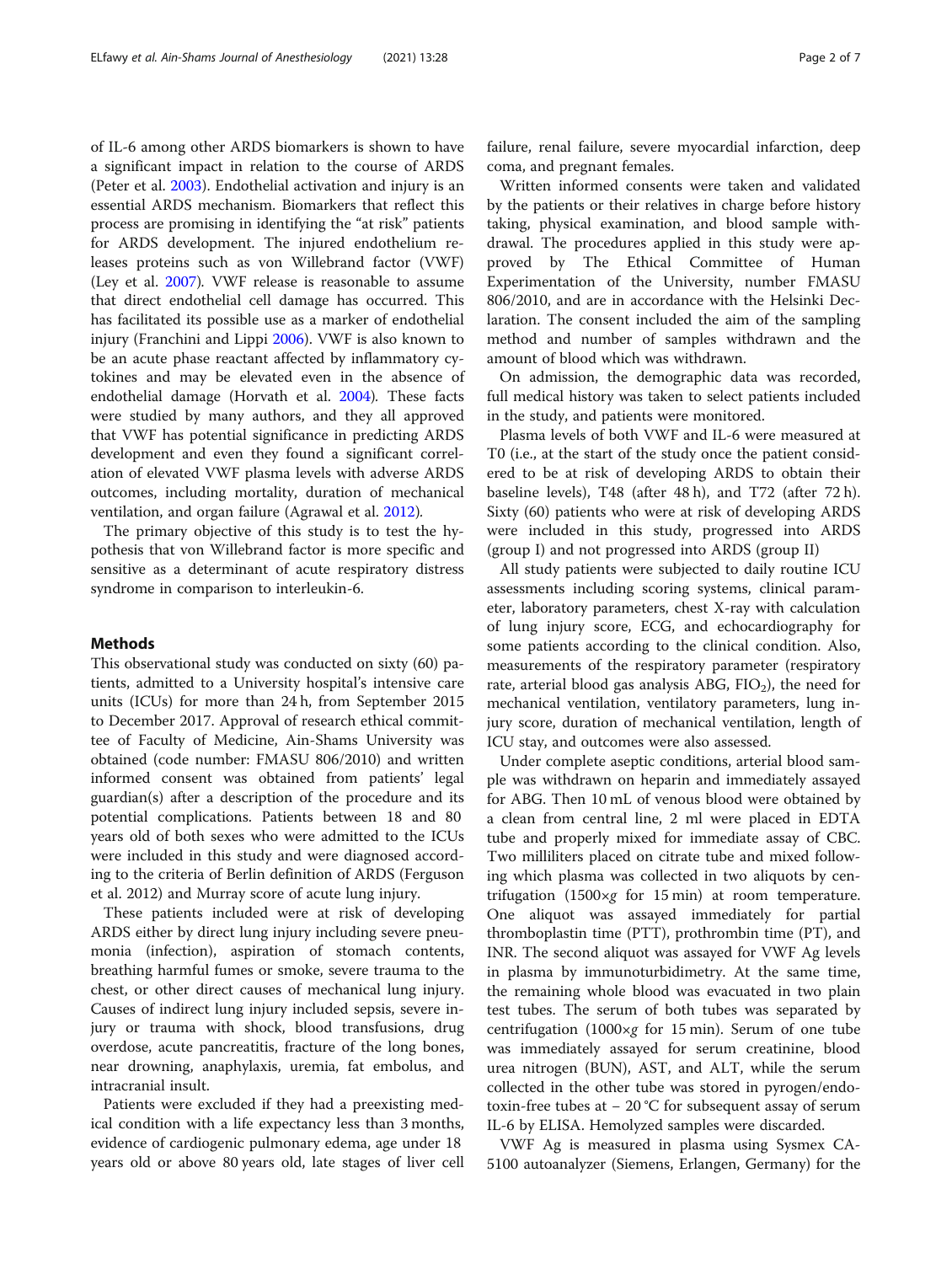quantitative determination of VWF Ag level in plasma by detecting Ag-Ab aggregation with immunoturbidimetric technique using reagents supplied by the company. The VWF is expressed in percentage of the normal that obtained by multiplying the titer of the specimen with the limit of detection which is stated on the vial label. The expected value of plasma VWF level in the adult population is of 50–160% of the normal.

Serum IL-6 was assayed by commercially available ELISA kit supplied by Bioassay Technology Laboratory (1008 Junjiang Inter. Bldg., 228 Ningguo Rd., Yangpu-Dist, Shanghai, China). The standard curve is generated by multiple dilution of standard. The optical density of each sample is plotted on curve to determine the concentration of IL-6 in pg/mL in sample.

Using PASS11 based on the previous study (Flori et al., [2007\)](#page-5-0) for sample size calculation, it was calculated that a sample size 25 per group will achieve 87% power to detect a difference of 146 between the level of vWF with group means of 316 and 191 and estimated group standard deviation of 173 and 89, respectively, with an alpha level of 0.05 aiding a two-sided sample  $t$  test

Statistical analysis was done on a personal computer using the Statistical Package for Social Sciences version 17.0 (SPSS© v. 16.0, SPSS Inc., Chicago, IL, USA). Data were expressed descriptively as Mean  $(\bar{x}) \pm$  standard deviation (SD) for quantitative parametric data, interquartile range (IQR) for quantitative non-parametric values, and as a percent for qualitative data. Comparative statistics were done using independent (Student)  $t$  test for parametric data. Pearson chi-square test was used for comparison between two independent groups as regards

the categorized data. Correlation analysis was performed using Pearson's correlation coefficient  $(R)$  for parametric data. Receiver operator characteristic (ROC) curves were constructed and optimal cutoff values for plasma VWF level and serum IL6 were established by the best sensitivity and specificity where the right angle at the upper left corner is the best diagnostic threshold (cutoff) of the parameter being varied. In all statistical analyses,  $p$  value  $> 0.05$ : non significant; p value < 0.05: significant; and p value < 0.001: highly significant.

### Results

Sixty (60) patients who were at risk of developing ARDS were included in this study. Thirty-nine patients of them progressed into ARDS (group I) and twenty-one not progressed into ARDS (group II)

ARDS patients' group was diagnosed according to the criteria of Berlin definition of ARDS and Murray score of acute lung injury.

Results of the present study showed no statistically significant difference between studied demographic data (age and sex) and ARDS development ( $p > 0.05$ ) (Table 1). There was no statistically significant difference between different risk factors (burn, pancreatitis, sepsis, DIC, hepatic coma, trauma, pneumonia, status asthmatics, lung inhalation injury, respiratory failure, and pneumonia) and ARDS development ( $p > 0.05$ ) (Table 1). Higher VWF Ag levels are seen in patients at risk of developing ARDS due to direct cause of lung injury than those with indirect cause (Table [2](#page-3-0)). Among the group of ARDS patients with indirect causes of lung injury, the highest levels of VWF Ag has been recorded in burn and sepsis, while the lowest level has

Table 1 Patients characteristics and ARDS risk factors at the day of enrollment

|                            | Group I ( $n = 39$ ), mean $\pm$ S.D. | Group II ( $n = 21$ ), mean $\pm$ S.D. | P value |
|----------------------------|---------------------------------------|----------------------------------------|---------|
| Age (years)                | $47.7 \pm 12.2$                       | $50.3 \pm 12.4$                        | 0.42    |
| Sex (M/F) (male/female)    | 21/18                                 | 14/7                                   | 0.6     |
| APACHEII score (mean ±SD)  | $5.02 \pm 23.71$                      | $2.67 \pm 14.86$                       | 0.14    |
| Weight in kg (mean±SD)     | $82 \pm 2.5$                          | $87 + 2.4$                             | 0.63    |
| <b>ARDS</b> risk factors:  |                                       |                                        |         |
| Pneumonia                  | 7 (17.9%)                             | 4 (19%)                                | 0.961   |
| <b>Trauma</b>              | 6(15.3%)                              | 3 (14.2%)                              |         |
| <b>Respiratory failure</b> | 5(12.8%)                              | 3(14.2%)                               |         |
| Sepsis                     | 4 (10.2%)                             | $2(9.5\%)$                             |         |
| Septic bronchiolitis       | 4 (10.2%)                             | $2(9.5\%)$                             |         |
| Burn                       | 4 (10.2%)                             | $2(9.5\%)$                             |         |
| Inhalation lung injury     | 3(7.6%)                               | 1(4.7%)                                |         |
| Hepatic coma               | $2(5.1\%)$                            | 1(4.7%)                                |         |
| <b>Pancreatitis</b>        | $2(5.1\%)$                            | 1(4.7%)                                |         |
| DIC                        | 1(2.5%)                               | 1(4.7%)                                |         |
| Uremia                     | $1(2.5\%)$                            | 1(4.7%)                                |         |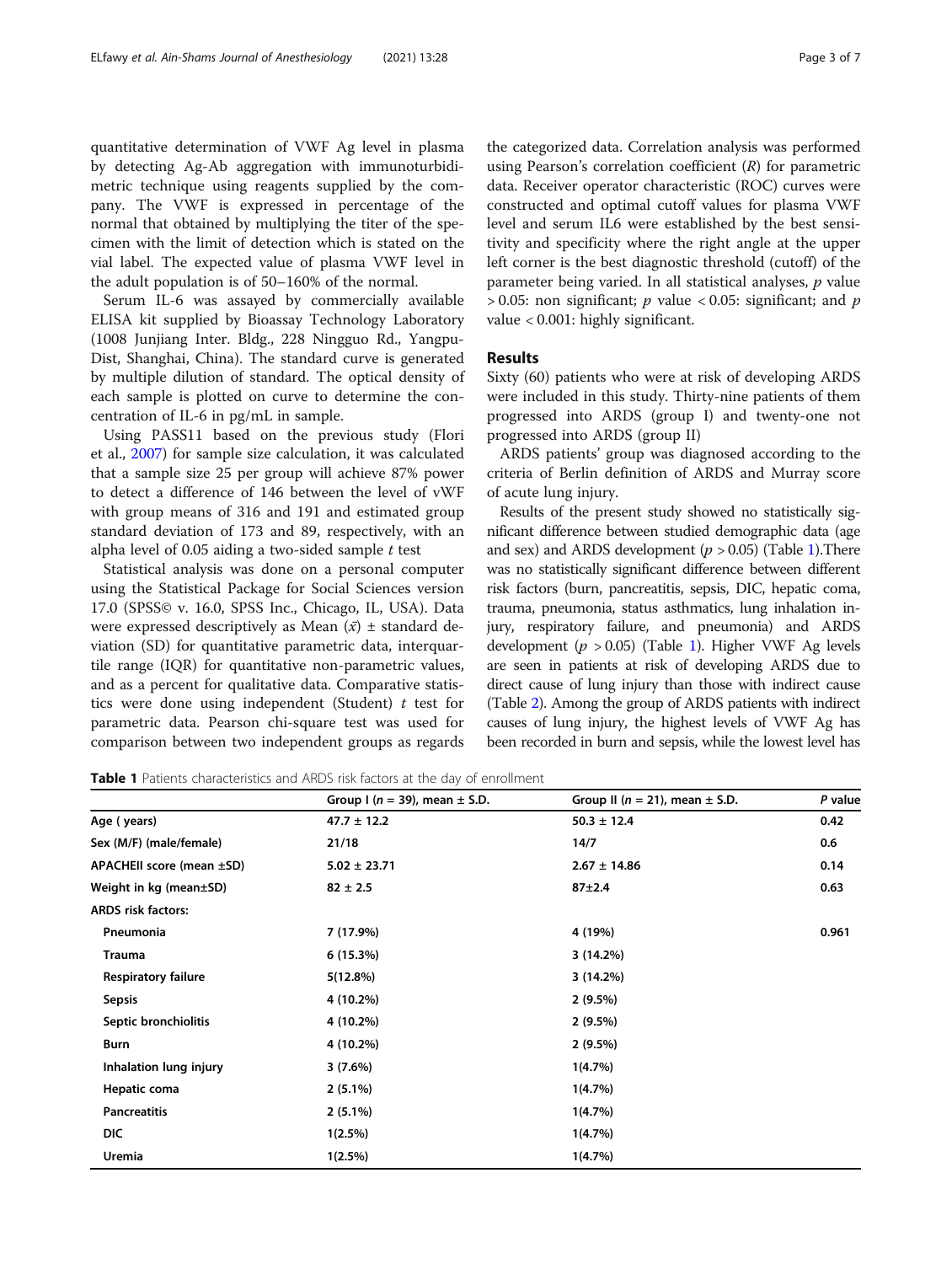<span id="page-3-0"></span>Table 2 Levels of vWF in Group I patients with direct and indirect causes of ARDS

|                               | ARDS patients (group I)<br>with indirect cause of<br>lung injury, $n = 20$ | ARDS patients (group I) P value<br>with direct cause of<br>lung injury, $n = 19$ |         |
|-------------------------------|----------------------------------------------------------------------------|----------------------------------------------------------------------------------|---------|
| <b>VWF</b><br>level in<br>T0  | $403.6 \pm 80$                                                             | $422 \pm 89.3$                                                                   | < 0.005 |
| <b>VWF</b><br>level in<br>T48 | $464.58 + 80.3$                                                            | $489.3 + 77$                                                                     | < 0.005 |
| <b>VWF</b><br>level in<br>T72 | $531.3 + 70$                                                               | $552.85 + 65$                                                                    | < 0.005 |

been recorded in trauma as seen in Fig. 1. However, IL-6 levels showed no variation among different causes of indirect lung injury

As seen in Table [3](#page-4-0), there was a highly significant ncrease between the "at risk of developing ARDS" patients, VWF Ag, and IL-6 levels, and the results were recorded at T0 (i.e., at start of the study baseline reading), T48 (after 48 h), and T72 (after 72 h),  $p < 0.001$  and  $p < 0.05$ , respectively.

Regarding the comparison between VWF and IL-6 levels among ARDS patients, they both show statistical correlation together (Fig. [2\)](#page-4-0).

Finally, in our study plasma level of vWF Ag at cutoff level of 447% on the 3rd day of ARDS development, prediction period showed a sensitivity of 94.9% and specificity 56.7% compared to IL6 at cutoff level 246 pg/ ml which provided, 79.5% sensitivity and 52.4% specificity (Table [4](#page-5-0)).

#### Discussion

The results of the current study revealed that there were no statistically significant differences of age and sex, on different VWF levels. This is in agreement with Al-Awadhi et al. ([2014](#page-5-0)).

Statistically significant difference was detected between VWF levels and ARDS developments. Our results together with several previous reports confirmed a documented high VWF levels in patients at risk for ARDS especially if they progressed to ARDS (Agrawal et al. [2012](#page-5-0); Ware et al. [2004;](#page-6-0) Ware and Conner [2001;](#page-6-0) Rubin et al. [1990](#page-6-0); Kayal et al. [1998](#page-6-0); Carvalho et al. [1982;](#page-5-0) Flori et al. [2007](#page-5-0)).

In this study, it was found that VWF has a higher sensitivity of ARDS development and nearly similar specificity compared to IL-6. The high sensitivity and low specificity for VWF could be explained as VWF is an endothelial cell injury biomarker and could be increased at any endothelial injury rather than pulmonary endothelium (Mannuccio [1998\)](#page-6-0); however, it increased at a higher level in pulmonary endothelium injury rather than anywhere else due to its large surface area. This theory could also explain why VWF is increased in the direct causes of ARDS rather than the



the median value, the upper and lower margins of the boxes represent the IQR (interquartile range), and the whiskers represent the minimum and maximum values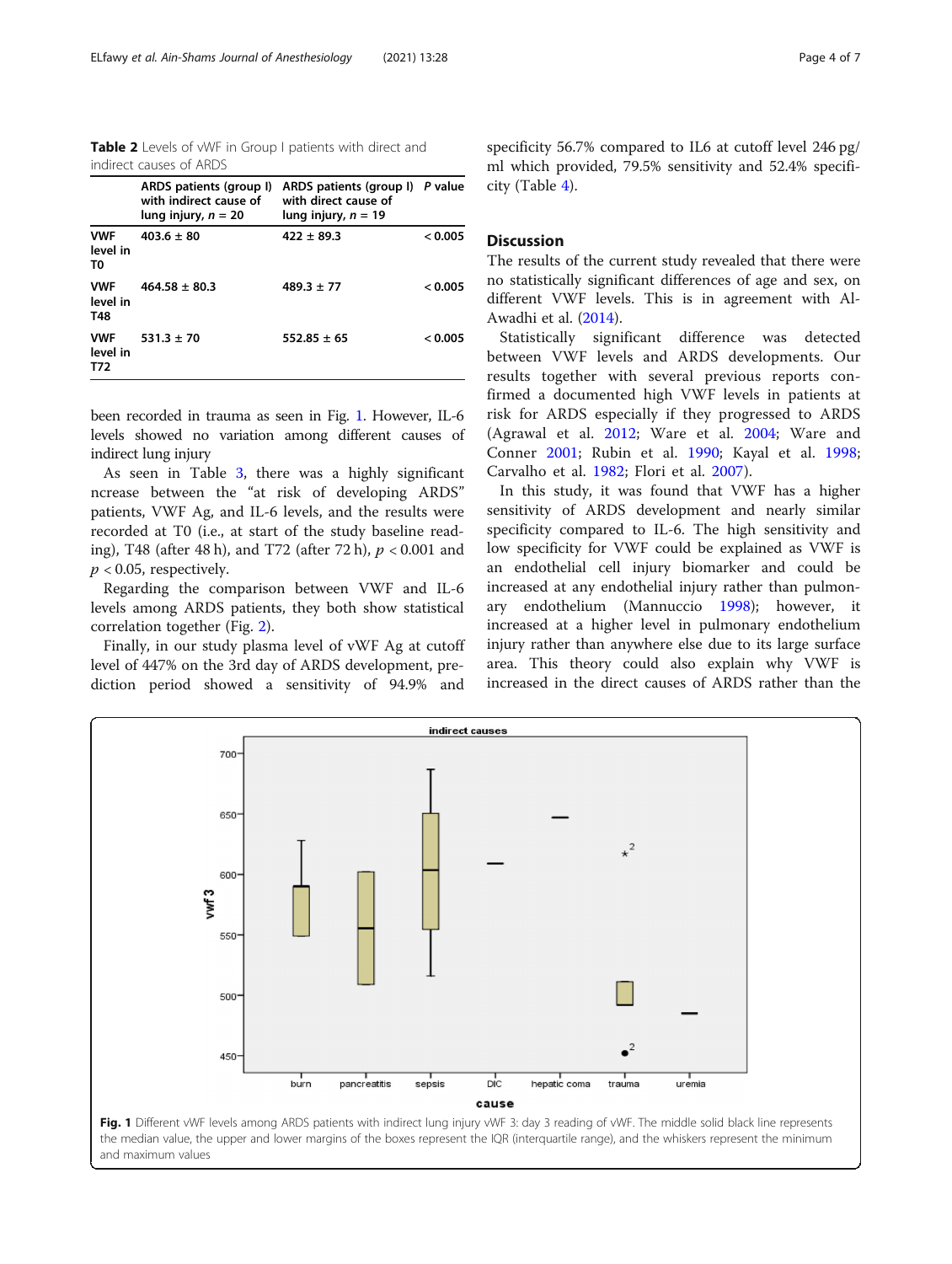| $-1 - 1$       |                                       |                                        |         |  |  |
|----------------|---------------------------------------|----------------------------------------|---------|--|--|
| Parameter      | Group I ( $n = 39$ ), mean $\pm$ S.D. | Group II ( $n = 21$ ), mean $\pm$ S.D. | P value |  |  |
| vWF T0         | $420.5 \pm 80.48$                     | $284.57 \pm 98.99$                     | < 0.001 |  |  |
| vWF T48        | $483.26 \pm 77.86$                    | $338.62 \pm 92.68$                     | < 0.001 |  |  |
| vWF T72        | 548.03 ±69.59                         | $388 \pm 88.34$                        | < 0.001 |  |  |
| <b>IL-6 TO</b> | $209.46 \pm 60.49$                    | $160 \pm 68.6$                         | < 0.05  |  |  |
| IL-6 T48       | $249.15 \pm 49.7$                     | $186.38 \pm 70.1$                      | < 0.001 |  |  |
| IL-6 T72       | $281.2 \pm 45.96$                     | $210.1 \pm 70$                         | < 0.001 |  |  |

<span id="page-4-0"></span>**Table 3** Comparison between vWF and IL-6 different levels in ARDS and non ARDS patients  $p < 0.05$  is considered statistically significant

indirect lung injury (Ware et al. [2004;](#page-6-0) Ware and Conner [2001](#page-6-0)).

As regard to IL-6 as a biomarker for ARDS development, Bouros et al. ([2004](#page-5-0)) and Takala et al. [\(2002](#page-6-0)) showed that there is a persistent elevation of inflammatory markers including IL-6 in patients with acute lung injury and that precedes its clinical diagnosis. Bauer et al. ([2000\)](#page-5-0) showed that serum levels of IL-6 is associated with the degree of lung injury rather than clarifies its specific etiology. Meduri et al. [\(1995](#page-6-0)) approved superiority of IL-1β and IL-6 plasma levels in monitoring ARDS development over commonly applied clinic-physiologic parameters. Schutte et al. ([1998\)](#page-6-0) found that consistently elevated serum levels of IL-6 and IL-8 in acute lung injury patients, discriminate ARDS patients from cardiogenic pulmonary edema.

The comparison between different risk factors and ARDS development showed no statistically significant difference that was agreed with Papaioannou and Pneumatikos ([2009\)](#page-6-0), although they did not show a correlation to each other, but when they were classified into direct and indirect ARDS risk factors, they showed correlation with VWF levels among ARDS patient and even they showed high VWF levels among ARDS patient with direct causes of lung injury than those with indirect causes, that agreed with Ware et al. who conformed higher VWF levels among ARDS patient with direct causes of lung injury than those with indirect causes (Ware et al. [2004;](#page-6-0) Ware and Conner [2001](#page-6-0)). It was observed that trauma as a cause of ARDS recorded low VWF levels than other causes, that may be due to its association with less endothelial activation and injury, this result agrees with Ware et al. [\(2004](#page-6-0)) and Moss et al. ([1996\)](#page-6-0) results (Moss et al. [1996\)](#page-6-0). However, it disagrees with Treggiari et al. [\(2004](#page-6-0)). Higher VWF levels were recorded in sepsis and burn rather than other indirect lung injury risk factors due to more endothelium damage (Ware et al. [2004\)](#page-6-0). But unlike VWF, in this study, IL-6 had no correlation between its levels and direct and indirect causes of ARDS (Bauer et al. [2000](#page-5-0)).

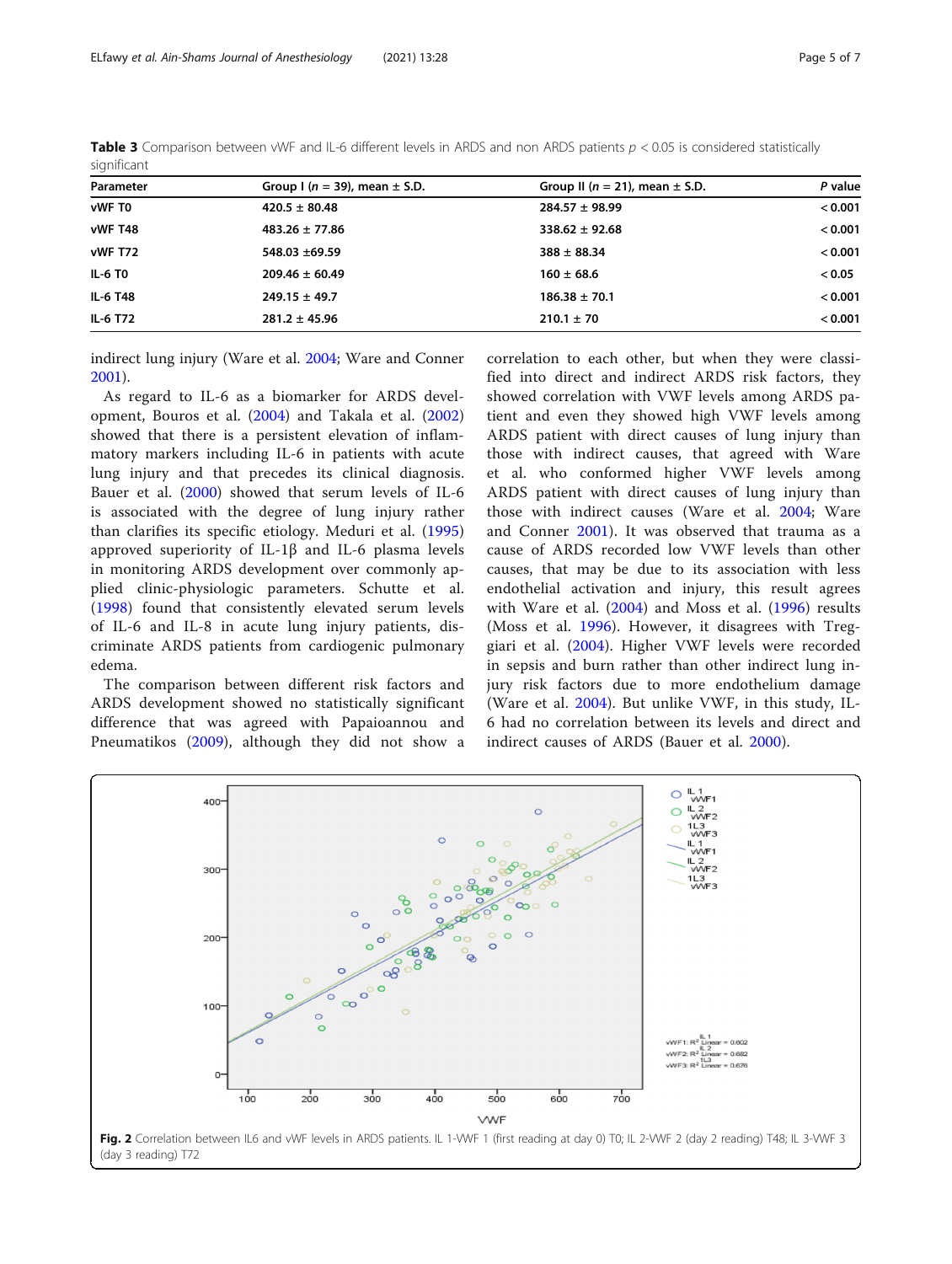<span id="page-5-0"></span>Table 4 Different cutoffs of vWF (% of normal) and IL6 (pg/ml) with their sensitivity and specificity for ARDS prediction during the study period

|                | <b>Cutoff value</b> | Sensitivity % | Specificity % |
|----------------|---------------------|---------------|---------------|
| <b>VWF TO</b>  | 328.5               | 84.1          | 42.9          |
| <b>VWF T48</b> | 366.5               | 87.2          | 48.3          |
| <b>VWF T72</b> | 447                 | 94.9          | 56.7          |
| <b>IL 6 TO</b> | 158                 | 82            | 44.6          |
| <b>IL6 T48</b> | 192                 | 85.7          | 45.3          |
| <b>IL6 T72</b> | 246                 | 79.5%         | 52.4          |

#### Conclusion

Our study gives support to previous observations which demonstrated the increasing plasma levels of VWF in ARDS risky patients; also, its higher levels facilitate the diagnosis of ARDS. Their increased levels were associated with bad outcome (including mortality and length of mechanical ventilation). Lastly, the results of our study pointed out to VWF as a sensitive and good diagnostic marker for ARDS diagnosis.

#### Limitation of the study

The results of this study may be affected by the primary condition of the patients (the predisposing risk factor) rather than the progress to ARDS.

It was difficult to demonstrate the precise source of VWF as it is released from endothelium injury that may be the result of the primary condition of the patients' illness.

The study although properly powered, the authors have conservations upon generalizing the results without the presence of a large multicenter cross-sectional trial nor without a confirmatory comprehensive metaanalysis.

#### Recommendation

Performing the study on a larger number of patients for more comprehensive statistical analysis and better conclusions aiming for increase the power of the proposed study. Further clinical study is needed for analysis of plasma VWF in ARDS risky patients and its relation to syndrome progression and complication. Follow-up of the patients' longer duration is needed to confirm the prognostic value of VWF in ARDS. More work is needed to detect the effect of the different ARDS therapeutic agents on the plasma level of VWF addition of VWF to the clinical routine follow-up after ARDS therapy to give a good view for discharging the patient or not.

#### Abbreviations

VWF: Von Willebrand factor; IL-6: Interleukin-6; ARDS: Acute respiratory distress

#### Acknowledgements

Not applicable.

#### Authors' contributions

DF designed the study, revised literature, performed the analysis, followed the patients, and wrote the manuscript. MA designed the study, performed the analysis, and wrote and critically revised the manuscript. EH and SI revised literature, performed the analysis, and critically reviewed the manuscript. DE revised literature, collected samples, and performed analysis. WA revised literature, followed the patients, collected the data, performed the analysis, and critically reviewed the manuscript. All authors have read and approved the manuscript.

#### Funding

None.

#### Availability of data and materials

The datasets used and/or analyzed during the current study are available from the corresponding author on reasonable request.

#### Declarations

#### Ethics approval and consent to participate

Written informed consents were taken and validated by the patients or their relatives in charge before history taking, physical examination and blood sample withdrawal. The procedures applied in this study were approved by the Research Ethical Committee of Human Experimentation of Faculty of Medicine, Ain-Shams University, code number FMASU 806/2010 and are in accordance with the Helsiniki Declaration. The consent included the aim of the sampling method and number of samples withdrawn and the amount of blood which was withdrawn.

#### Consent for publication

Not applicable.

#### Competing interests

The authors declare that they have no competing interests.

#### Author details

<sup>1</sup>ICU and Pain Management, Faculty of Medicine, Ain Shams University, Cairo Egypt. <sup>2</sup>Intensive Care, Om Elmasreen Hospital, Cairo, Egypt. <sup>3</sup>Clincal Pathology, Faculty of Medicine, Ain Shams Univeristy, Cairo, Egypt.

#### Received: 30 September 2020 Accepted: 23 February 2021 Published online: 06 April 2021

#### References

- Agrawal A, Zhuo H, Brady S, Levitt J, Steingrub J, Mark D et al (2012) Pathogenetic and predictive value of biomarkers in patients with ALI and lower severity of illness: results from two clinical trials. Am J Physiol Lung Cell Mol Physiol. 303:634–639
- Al-Awadhi AM, Al-Sharrah SK, Mehrez M, Al-Sayegh F (2014) Investigating the influence of age, gender and ABO blood group on ADAMTS-13 antigen and activity levels in healthy Arabs. Blood Transfus. 12:138–140
- Bauer TT, Monton C, Torres A, Cabello H, Fillela X, Maldonado A et al (2000) Comparison of systemic cytokine levels in patients with acute respiratory distress syndrome, severe pneumonia, and controls. Thorax 55:46–52
- Bouros D, Alexandrakis MG, Antoniou KM, Agouridakis P, Pneumatikos I, Anevlavis S et al (2004) The clinical significance of serum and bronchoalveolar lavageinflammatory cytokines in patients at risk for Acute RespiratoryDistress Syndrome. BMC Pulm Med. 4:6
- Carvalho AC, Bellman SM, Saullo VJ, Quinn D, Zapol WM (1982) Altered factor VIII in acute respiratory failure. N Engl J Med. 307:1113–1119
- Flori R, Lorraine B, Ware MM, Michael A (2007) Early elevation of plasma von Willebrand factor antigen inpediatric acute lung injury is associated with an increased risk of death and prolonged mechanical ventilation. Pediatr Crit Care Med 8:96–101
- Franchini M, Lippi G (2006) Von Willebrand factor and thrombosis. Ann Hematol. 85:415–423